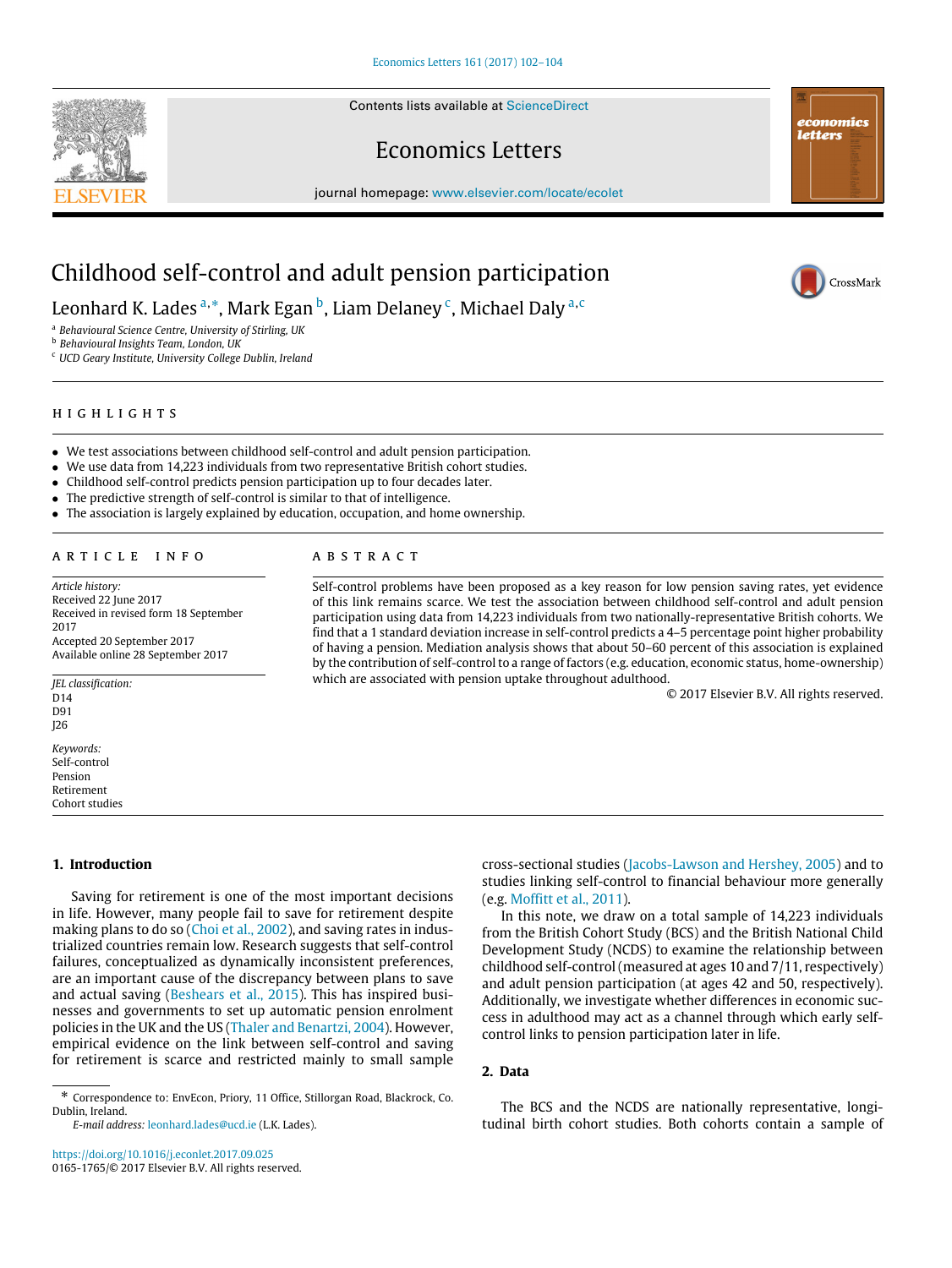<span id="page-1-2"></span>**Table 1** Descriptive statistics

|                             | $BCS(n = 5,834)$ | NCDS $(n = 8,389)$ |
|-----------------------------|------------------|--------------------|
| Outcome measure             | Age 42           | <b>Age 50</b>      |
| Any pension                 | 78.4%            | 78.5%              |
| <b>Childhood covariates</b> | Age 10           | Age 7, 11          |
| Self-control <sup>a</sup>   | 32.1(9.9)        | 11.7(1.6)          |
| Intelligenceb               | 78.2 (13.7)      | 45.3(15.5)         |
| Female                      | 53.0%            | 50.9%              |
| Socioeconomic status        | At birth         | At birth           |
| I (highest)                 | 5.5%             | 4.2%               |
| Н                           | 12.7%            | 13.0%              |
| Ш                           | 58.0%            | 56.0%              |
| IV                          | 13.1%            | 10.9%              |
| V (lowest)                  | 4.7%             | 7.5%               |
| Other                       | 5.7%             | 4.3%               |
| Missing                     | 0.3%             | 4.1%               |

<span id="page-1-0"></span>a From 1 to 47 in the BCS and from 1 to 13 in the NCDS.

<span id="page-1-1"></span>b From 0 to 141 in the BCS and from 0 to 80 in the NCDS.

over 17,000 children born in a single week in 1970 and 1958, respectively. Both studies also contain a rich set of childhood socio-demographic variables and records of later economic activity. Childhood self-control is measured in the BCS at age 10 using the average of 9 teacher-rated items related to attentional control and perseverance, measured on a visual analogue scale ranging from ''not at all'' to ''a great deal'' and scaled from 1 to 47. In the NCDS, self-control is measured at ages 7 and 11 from 13 teacherrated binary items measuring attentional control, persistence, and impulsive behaviour. We take the average of both waves or utilize a single wave if only one is available. Evidence for the reliability of both scales and their convergence with contemporary self-control measures is provided in [Daly](#page-2-5) [et](#page-2-5) [al.](#page-2-5) [\(2015\)](#page-2-5). We measure pension participation at age 42 in the BCS and age 50 in the NCDS, at which ages participants were asked ''Can you tell me which, if any, of the pensions on this card you have. This includes all pensions you are currently contributing to or pensions you have contributed to in the past?''

In the baseline regressions, we control for childhood intelligence, gender, and socioeconomic status at birth. In additional regressions, we add adult measures for educational attainment (from none to NVQ level = 5), economic status (full-time employed, parttime employed, full-time self-employed, part-time self-employed, unemployed, sick, homeworker, or other), marital status (single, married, civil partnership, separated, divorced, and widowed), home ownership (own, buying with help of mortgage/loan, part rent and part mortgage, rent it, live rent-free, and other), number of children, and lifetime unemployment (never, 1–12 months, more than 13 months). We selected these mediating variables as they have been shown to be predicted by self-control [\(Moffitt](#page-2-4) [et](#page-2-4) [al.,](#page-2-4) [2011\)](#page-2-4) and to be predictive of retirement savings behaviour (e.g. [Ekerdt,](#page-2-6) [2010\)](#page-2-6). After dropping observations due to missing data, our sample sizes are 5,834 and 8,389 in the BSC and NCDS, respectively. [Table](#page-1-2) [1](#page-1-2) presents the descriptive statistics.

#### **3. Results**

To test whether childhood self-control predicts later life pension participation we specify probit models regressing the binary variable ''any pension'' on childhood self-control and the 3 childhood covariates as indicated in columns 1 and 3 in [Table](#page-1-3) [2.](#page-1-3) In columns 2 and 4, we add adult covariates to the regression. We focus on having any pension as the outcome variable since employer pensions and private pensions are strong substitutes.

Our main result is that more self-controlled children are more likely to have a pension as adults. When controlling for childhood covariates only, a one standard deviation increase in childhood

<span id="page-1-3"></span>

Childhood self-control predicting pension participation. Marginal effects from probit regressions.

| Model                         | $BCS(n = 5,834)$ |             | NCDS $(n = 8,389)$ |                       |
|-------------------------------|------------------|-------------|--------------------|-----------------------|
|                               | (1)              | (2)         | (3)                | (4)                   |
| Self-control                  | $0.049***$       | $0.024***$  | $0.043***$         | $0.016***$            |
|                               | (0.006)          | (0.005)     | (0.005)            | (0.004)               |
| Intelligence                  | $0.054***$       | $0.024***$  | $0.065***$         | $0.015$ <sup>**</sup> |
|                               | (0.006)          | (0.006)     | (0.005)            | (0.005)               |
| Female                        | $-0.087***$      | $-0.066***$ | $-0.171***$        | $-0.115***$           |
|                               | (0.011)          | (0.012)     | (0.009)            | (0.009)               |
| Socioeconomic status at birth |                  |             |                    |                       |
| I (highest)                   | (base)           | (base)      | (base)             | (base)                |
|                               |                  |             |                    |                       |
| Н                             | $-0.057$         | $-0.045$    | 0.004              | 0.011                 |
|                               | (0.026)          | (0.026)     | (0.024)            | (0.022)               |
| Ш                             | $-0.056$         | $-0.039$    | $-0.037$           | $-0.017$              |
|                               | (0.022)          | (0.023)     | (0.022)            | (0.021)               |
| IV                            | $-0.132***$      | $-0.101***$ | $-0.081$           | $-0.042$              |
|                               | (0.026)          | (0.026)     | (0.025)            | (0.023)               |
| V (lowest)                    | $-0.150***$      | $-0.076$    | $-0.104***$        | $-0.046$              |
|                               | (0.034)          | (0.031)     | (0.027)            | (0.025)               |
| Other                         | $-0.156***$      | $-0.095$    | $-0.077$           | $-0.034$              |
|                               | (0.032)          | (0.030)     | (0.030)            | (0.027)               |
| Missing                       | $-0.160$         | $-0.121$    | $-0.063$           | $-0.032$              |
|                               | (0.098)          | (0.088)     | (0.030)            | (0.028)               |
| Adult covariates              | No               | Yes         | No                 | Yes                   |

Self-control and intelligence are standardized. Standard errors in parentheses. Adult covariates are education, economic status, marital status, home ownership, number of children, and lifetime unemployment.

<span id="page-1-5"></span> $p < 0.05$ .

self-control predicts a 4–5 percentage point higher probability of having a pension (compared to an average pension participation of 78.4% in the BCS and of 78.5% in the NCDS). The predictive strength of childhood self-control is comparable to childhood intelligence or the effect of moving from the highest SES to middle SES at birth. When adding the adult covariates, the association between childhood self-control and later life pension participation decreases, but remains significant.<sup>[1](#page-1-6)</sup>

To identify the pathways that explain why childhood selfcontrol predicts adult pension participation, we conduct a mediation analysis using the *khb* procedure described in [Kohler](#page-2-7) [et](#page-2-7) [al.](#page-2-7) [\(2011\)](#page-2-7). This method is appropriate for binary outcomes such as pension participation and adjusts for rescaling issues that occur when making naïve cross-model comparisons of non-linear models, e.g. with categorical mediators. [Table](#page-2-8) [3](#page-2-8) shows that 47% (BCS) and 60% (NCDS) of the association between childhood self-control and pension participation is explained by the adult mediators. Education, economic status, and home ownership explain most (82% and 74%, respectively) of the indirect effect of self-control on having a pension, suggesting that much of the pathway between childhood self-control and adult pension participation is via these economic factors.

# **4. Discussion**

This note contributes empirical evidence on the link between self-control and financial decision making showing a positive link between childhood self-control and pension participation in a longitudinal study that avoids issues of reversed causality. Pension funds are an illiquid form of saving and could be used as a commitment device by individuals who are aware of their selfcontrol problems [\(Laibson,](#page-2-9) [2015\)](#page-2-9). This would imply that people low in self-control would have a high demand for pensions. But

<span id="page-1-4"></span> $p < 0.01$ .

<span id="page-1-6"></span> $1$  There are direct effects of the adult covariates: In particular, education and fulltime employment predict pension participation.